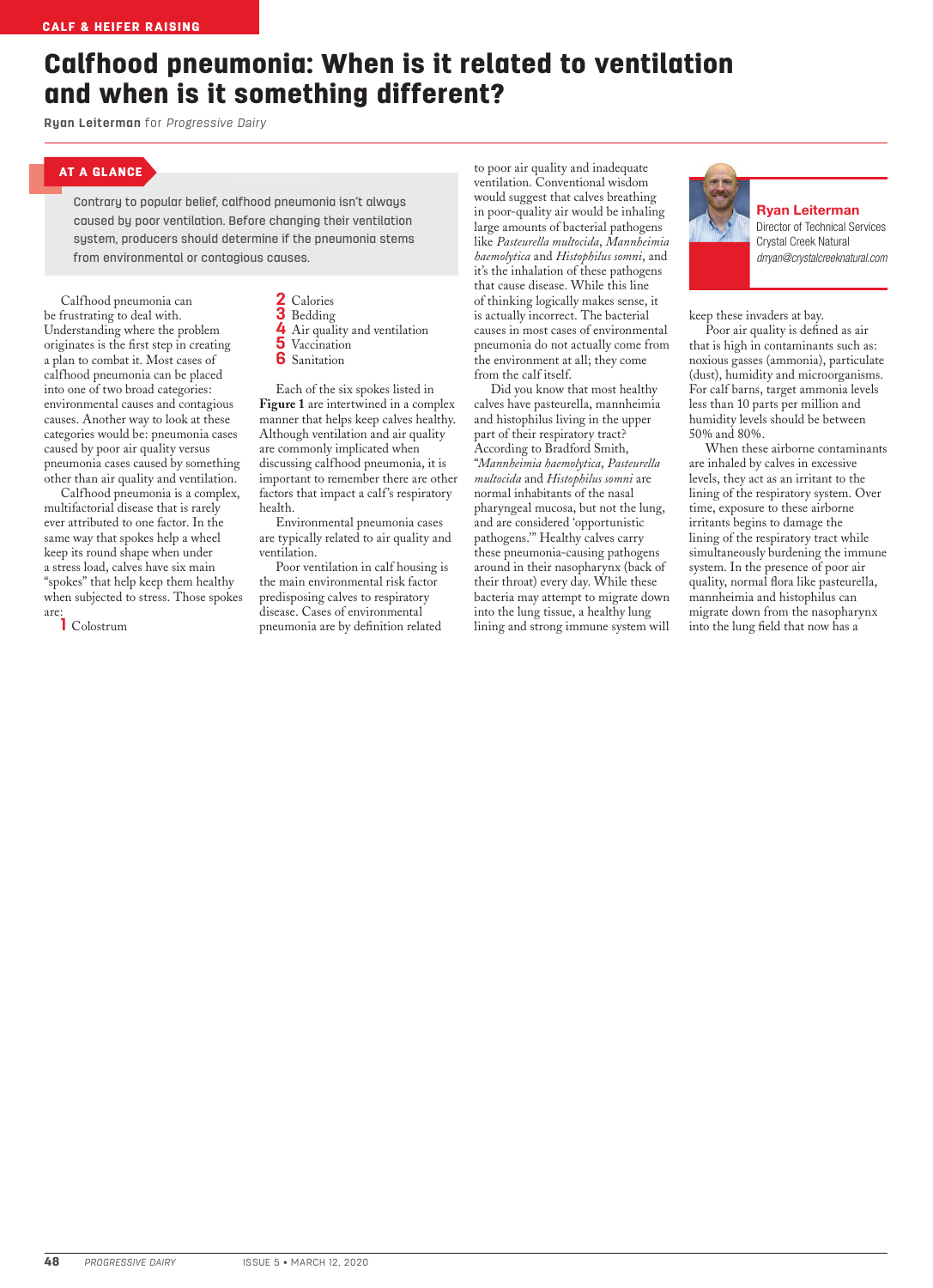

quality and ventilation.

Pathogens such as salmonella, mycoplasma and bovine respiratory syncytial virus (BRSV) are not considered normal flora in healthy calves and are generally not associated with an airborne route of infection. These pathogens are found in infected animals and can be spread to uninfected animals through a variety of routes. The most common infection routes include exposure to: an infected animal, infected colostrum or milk, contaminated feeding equipment and shared watering systems. Once a contagious cause of pneumonia like salmonella or mycoplasma is introduced into a facility, it can be difficult to eradicate because the existing population of calves act as a safe harbor for the pathogen, creating a situation where infected animals can pass disease along to uninfected, incoming animals. Group-housed calves that use a continuous-flow



Inadequate ventilation

Buildup of airborne contaminants such as noxious gases, particulate and microorganisms

> Over time these airborne contaminants irritate and damage the lining of the lung while simultaneously compromising the immune system

Normal flora such as Pasteurella, Mannheimia and Histophilus migrate unchecked into a damaged lung field



management style are at a higher risk of contagious disease transmission when compared to the "all in/all out" management method.

In 2011, Fiona Maunsell stated, "Once established in a multiage

facility, *Mycoplasma bovis* is very difficult to eradicate, suggesting ongoing transmission from older to incoming calves…Transmission

**Continued on page 50**

## FIGURE 1

compromised defense system, enabling pathogens to set up an infection and cause respiratory disease.

Calves housed in barns with individual pens can have a higher percentage of environmental pneumonia cases because many popular, commercially-available individual pens have solid plastic sides with mostly solid fronts and backs. While this style of penning reduces calf-to-calf contact, which helps prevent contagious pathogen spread, it can restrict airflow inside the calf pen itself.

Environmental pneumonia cases can occur as a result of poor or inadequate ventilation and usually follow the pattern outlined in **Figure 2**.

If your farm is routinely dealing with calfhood pneumonia cases caused by pasteurella, mannheimia or histophilus, revisit the six major spokes that make up the calf wheel of health paying particular attention to the air quality and ventilation system evaluation. A simple fogging test can tell you a lot about airflow throughout the barn (**Figure 3**, page 50).

Introducing fog next to the intake of an outside fan will demonstrate the path outside air takes once it enters the barn. Producers can also introduce fog in the center of a barn to see where it exhausts and how quickly it disperses. To estimate your barn's air exchange rate, fill the barn with smoke and then time how long it takes for the smoke to disperse. Then take 60 divided by the time it takes for the smoke to clear (in minutes) and that will give you the number or air changes in an hour. For example, a barn that takes 10 minutes to clear the smoke gets  $60 \div 10 = 6$  air exchanges per hour. This smoke test can also help identify areas of still air, known as dead spots. Contagious pneumonia cases are not typically related to air